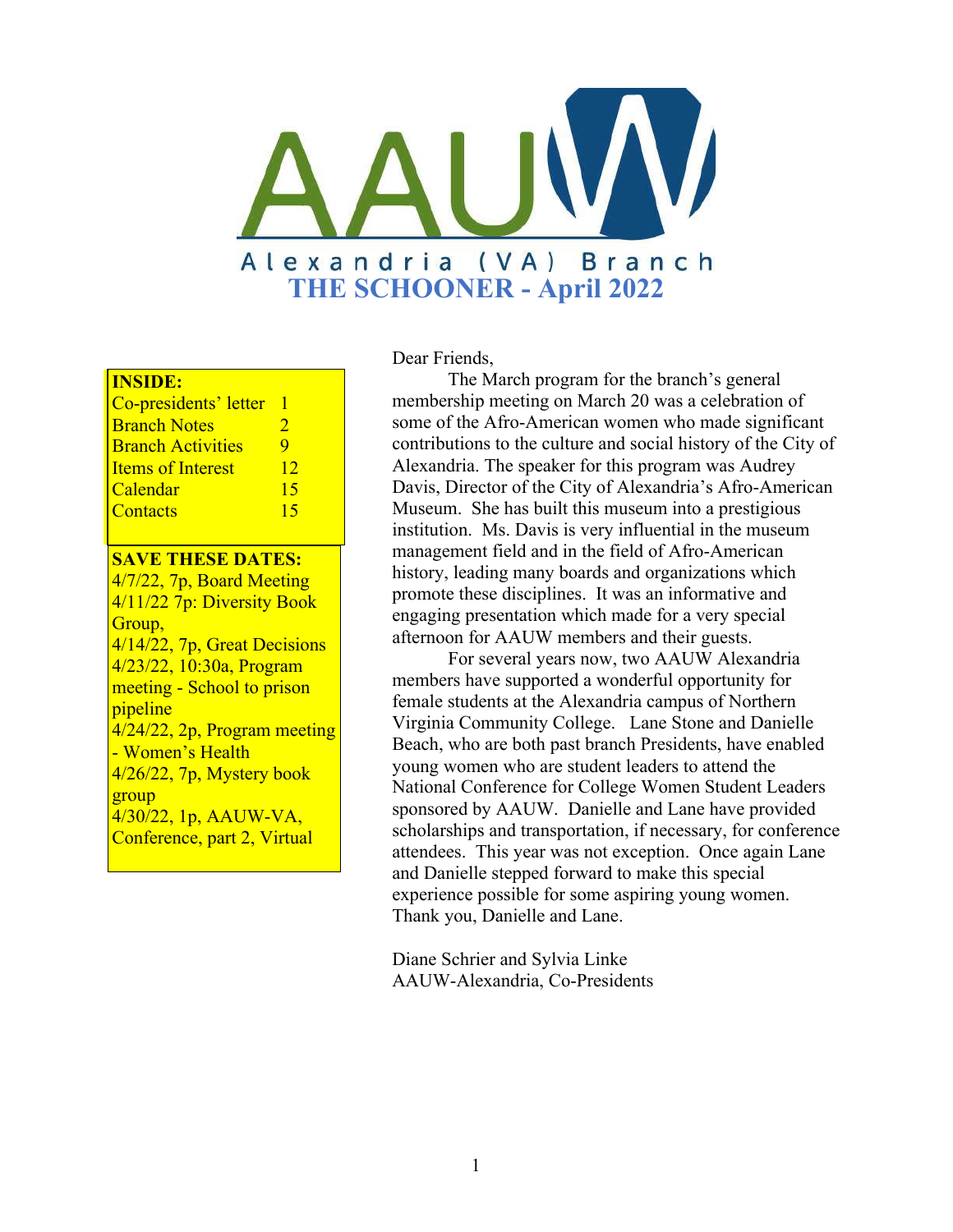### *BRANCH NOTES*

#### PLEASE JOIN US

#### For Part 2 Of The 2022 AAUW - Virginia State Conference

The AAUW-VA Annual Business Meeting, will be held **via Zoom on Saturday, April 30, 1:00 – 3:45pm,** and will be virtual. Be on the lookout for an email with the link.

For your reference, here's a link to the [Conference Program Book for Part 1](https://aauw.us7.list-manage.com/track/click?u=4cda310c25931a000dcc64cfa&id=05209ee3b0&e=1312effc69), which was held March 26 in Harrisonburg, Virginia.



### **LOOKING FOR BOARD CANDIDATES**

Every spring the Board of Directors of the Alexandria branch appoints a Nominating Committee to recruit officers for the branch. The officers serve for two-year terms and perform the duties described in Appendix A to the branch's bylaws. This year, the officer positions with a term of two years for which the Nominating Committee is seeking candidates are Membership Vice-President and Recording/Corresponding Secretary. The Nominating Committee is also seeking an individual to fill the unexpired term of the Vice-President for programs. This is a one-year commitment.

Please consider serving in one of these positions if you are contacted by a member of the Nominating Committee, who are Lane Stone, Danielle Beach, and Gail Kalin. Serving as a branch officer can be a wonderful opportunity for personal growth and financial opportunity. You may find that you have a special talent that you did not realize you had. Some employers, including the federal government, accept volunteer experience that is relevant to a position as a means of fulfilling the experience required to qualify for certain jobs. It also gives you an opportunity to get to the branch and your fellow Board of Directors members better.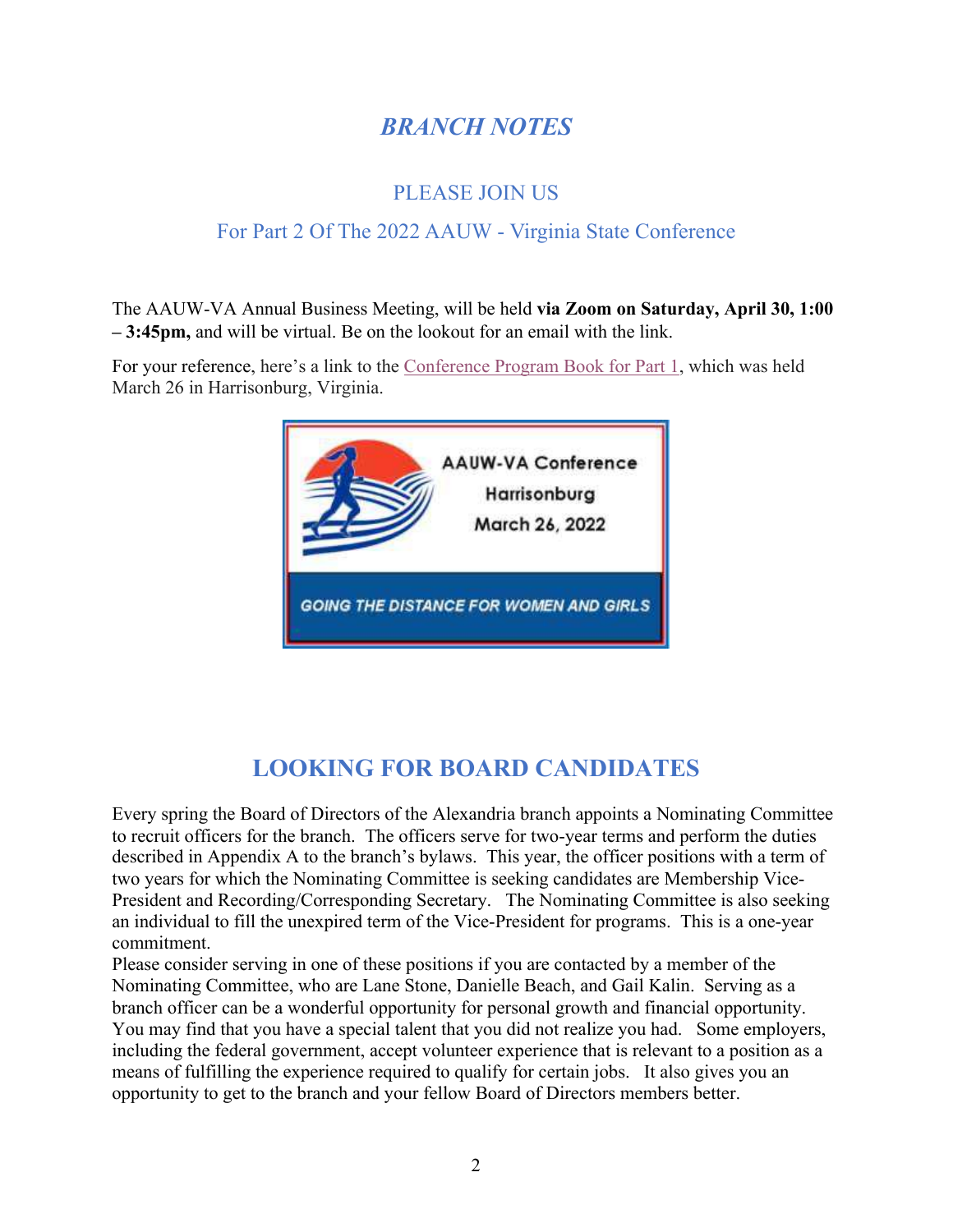### *WE HAVE TWO PROGRAMS IN APRIL-*





# **Impact of School-to-Prison Pipeline: Restorative Justice as a Less Punitive Approach**

## **Via Zoom Saturday, April 23, 10:30 a.m.**

Hear experts discuss how criminalizing student misbehavior in our schools is trapping youth in a criminal justice system, thus ruining their lives and destroying communities. Learn how the community can support dignity-and empathy-based, less punitive methods such as Restorative Justice.

Zoom link to follow.

**The meeting is free and open to thepublic.**

**Contact: [AAUW.MtVernon@gmail.com](mailto:AAUW.MtVernon@gmail.com)**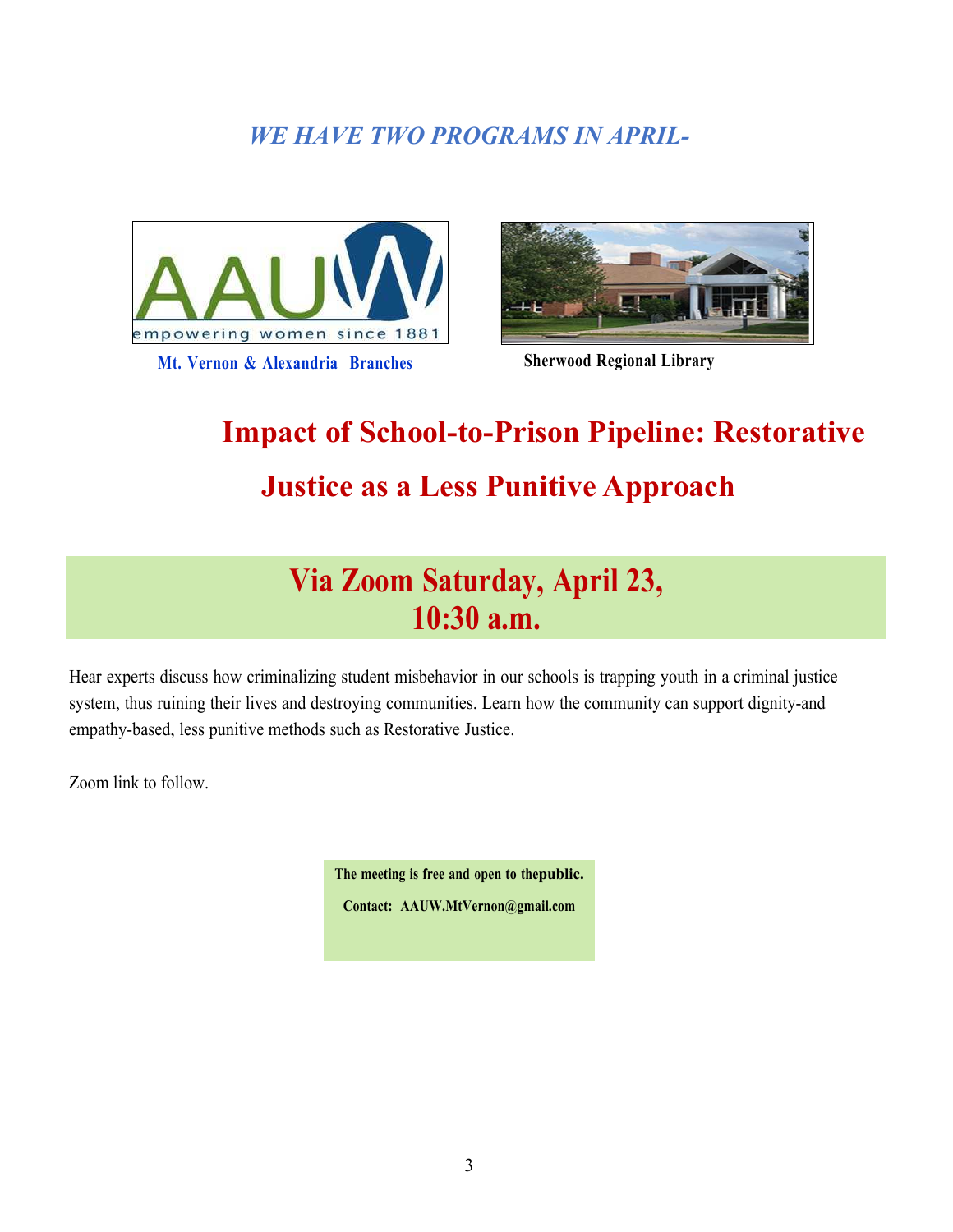

**Parisa Dehghani-Tafti** is the Commonwealth's Attorney for Arlington Countyand the City of Falls Church. She has a twenty-year record of criminal justice reform. She litigated at all levels of state  $\&$ federal courts, including the US Supreme Court & the Supreme Court ofVirginia. As a law professor at Georgetown University Law Center and at George Washington University Schoolof Law, she has helped train the next generation of criminal law attorneys, teaching courses on wrongful convictions.



**Dr. Kevin F. Gilbert** has been in education for 25 years & currently serves as the Director of Diversity, Equity, and Inclusion (DEI) for the Howard County Public School System (HCPSS) in Howard County, Maryland. As the DEI director Dr. Gilbert is tasked with coordinating HCPSS's efforts to be more diverse, promote equity, and ensure inclusion throughout the district. Dr. Gilbert's leadership positions include serving as vice president for governance forthe National Council of State Education Associations, chair of the NEA Committee on Human and Civil Rights, & cochair of the NEA task force on Disciplineand the School-to-Prison Pipeline.



**Valerie Slater** is a Youth Justice Attorneyand Executive Director of the RISE for Youth organization advocating for the rights of youth and families facing justicesystem involvement or engaged with other systems charged with the care of Virginia's youth. Valerie has also worked to protect the rights of children with disabilities in community, residential and juvenile justice facilities throughout the Commonwealth at the Disability Law Center of Virginia. Valerie is a fierce advocatefor children and brings to her work an unwavering commitment to strengthening youth and communities to lead the efforts to realize their visions for change.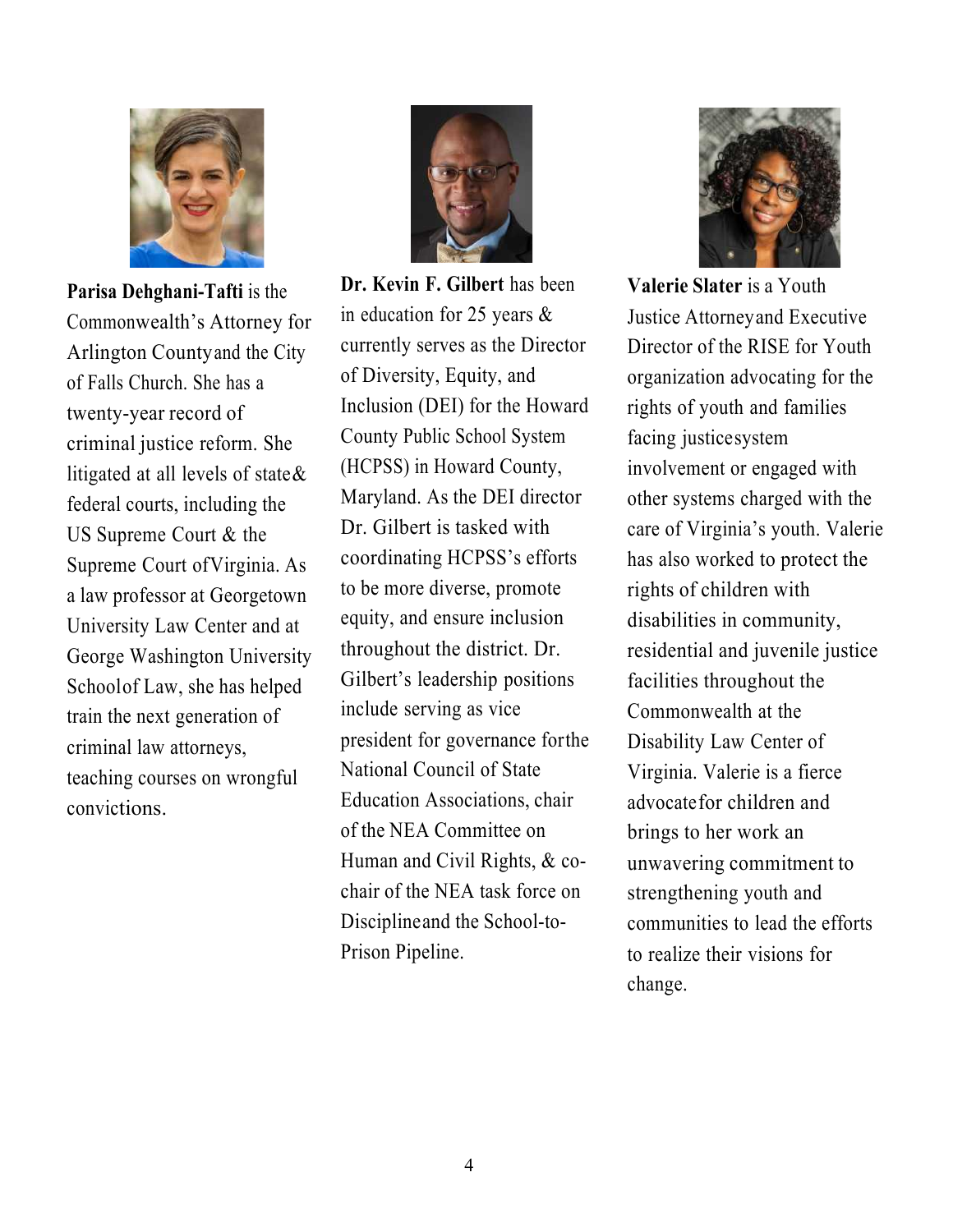### OUR SECOND PROGRAM –

### THE SIX PILLARS OF BRAIN HEALTH Sunday, Apr 24, 2022, 2:00 p.m.

Suba Saty from AARP will be presenting the Six Pillars of Brain Health *and activities that support brain health.*

It's never too late to focus on your brain health! AARP invites you to challenge yourself to "BE MORE" by taking one more step along the path by learning about lifestyle habits that support brain health. This fun and informative session is a great overview for anyone interested in learning more about brain health and will provide you with information on the latest research on brain health, lifestyle suggestions and resources to learn more.

Join Zoom Meeting <https://us02web.zoom.us/j/85676853986>

Meeting ID: 856 7685 3986 One tap mobile +13126266799,,85676853986# US (Chicago) +16465588656,,85676853986# US (New York)

Dial by your location  $+13017158592$  US (Washington DC)

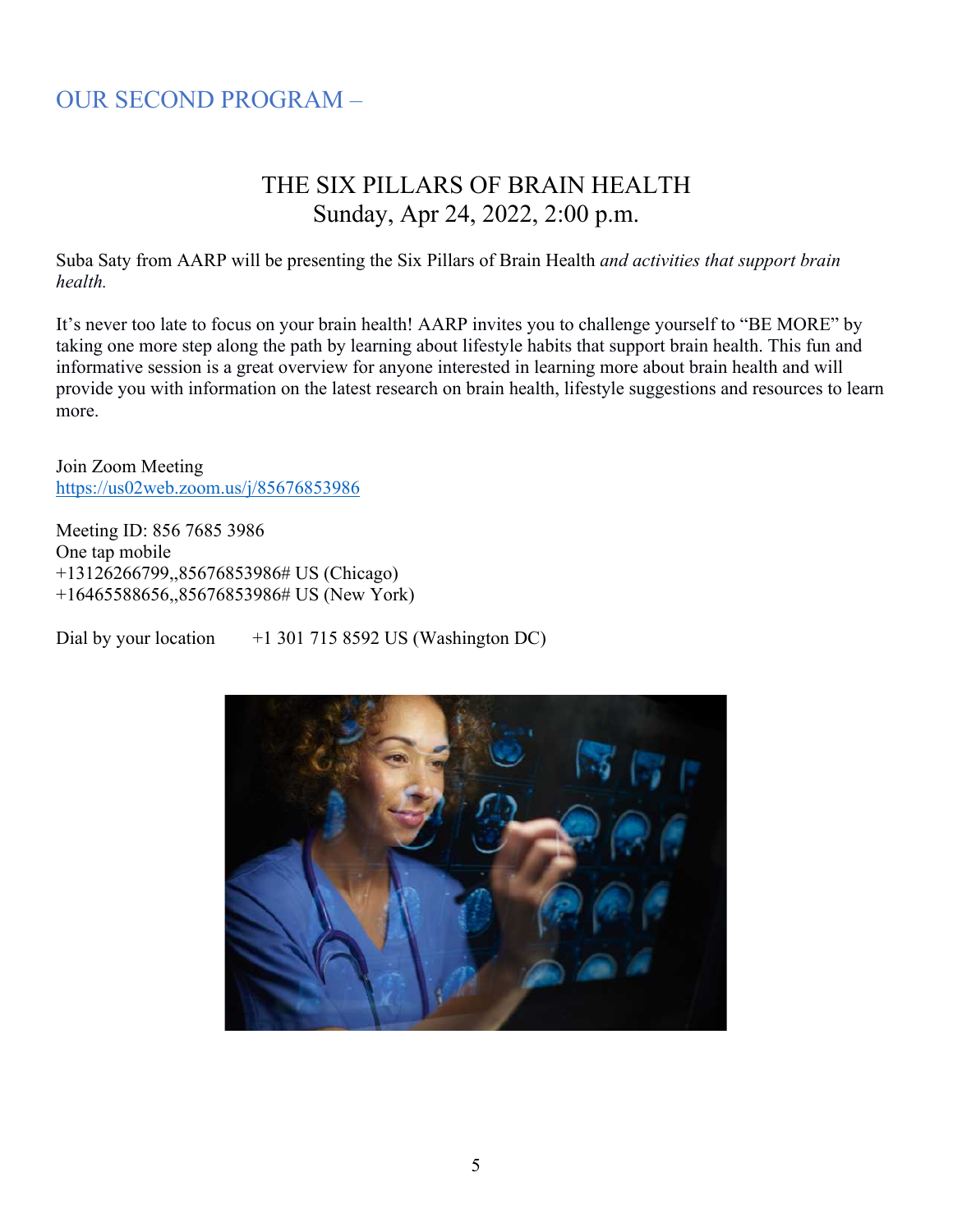### PUBLIC POLICY

#### Virginia Kress Public Policy Chair

ON EDUCATION - The Virginia Association of Superintendents sent a letter to the Administration expressing some concerns on the Administration's education policies. Foremost among those concerns was that none of the Superintendents were consulted on any aspect of the interim report mandated by the Governor to end the use of inherently divisive concepts in K -12 education. The Association also disagreed with the removal of the "ED EQUITY VA" initiative to promote equity and diversity through resources for school districts. They also called for the end of the "tip line" to report divisive content.

SB 447, which would have banned salary history inquiries, passed the Senate and was sent to the House, where it was "laid on the table".

SB 490, which would increase specialized student support positions from 3 to 4, was continued to the 2022 Special Session.

HB 1024, which would take funds from public schools and redirect them to Education Savings Accounts to allow parents to use the funds for private school education, was passed by the House and sent to the Senate where it failed to pass.

On a positive note, the General Assembly did pass legislation protecting Virginia citizens from cyber-stalking and other forms of stalking conduct. This legislation passed both houses and has been sent to the Governor for his signature.

Virginia

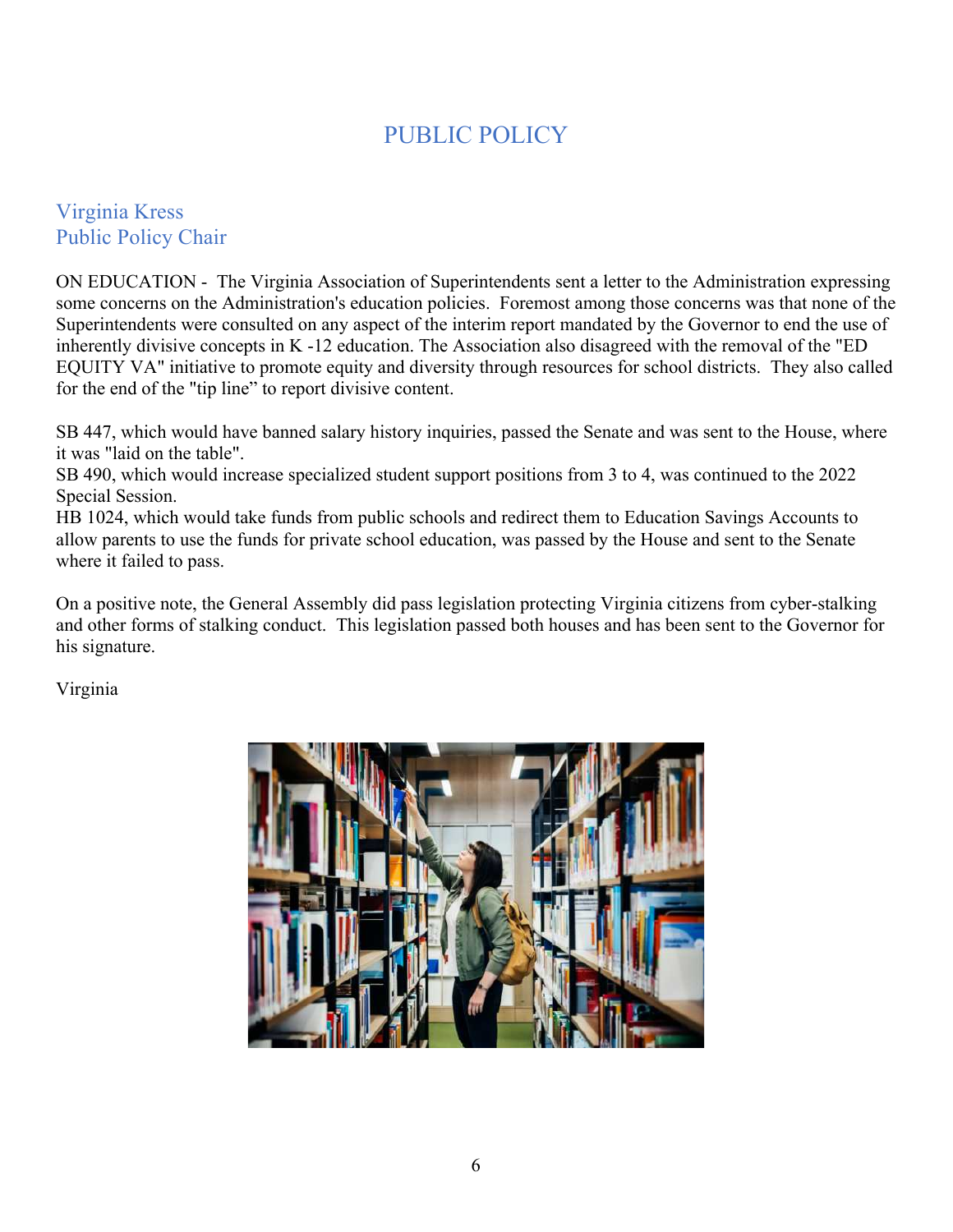#### MEMBERSHIP

#### Margaret Batko Membership VP

We have a new member, Ginny Holloway. She graduated from George Mason University with a BIS in Early Childhood and Adult Education and a Masters in Education. She is employed in the Early Childhood Development Department at NOVA Alexandria. Her email is *yholloway@nvcc.edu.* 

As we forward, we can anticipate receiving renewal notices from National. As a reminder, beginning July 1, the AAUW national dues will be \$67, of which \$64 will be tax-deductible. State dues and Branch dues will remain \$15 and the \$16 respectively.

### CAMPUS OUTREACH

#### Danielle Beach Campus Outreach Chair

Congratulations to Northern Virginia Community College students: Adrean, Sabrina, Anastasia, Hongmei. (Last names omitted since they are minors.) They are the recipients of our branch's grants to attend AAUW's [National College Campus Women Student Leaders](https://www.aauw.org/resources/events/nccwsl/), (NCCWSL) conference. The virtual AAUW two-day conference is the largest in the country for campus women.

We look forward to hearing about your experience! And to the conference going live next year.

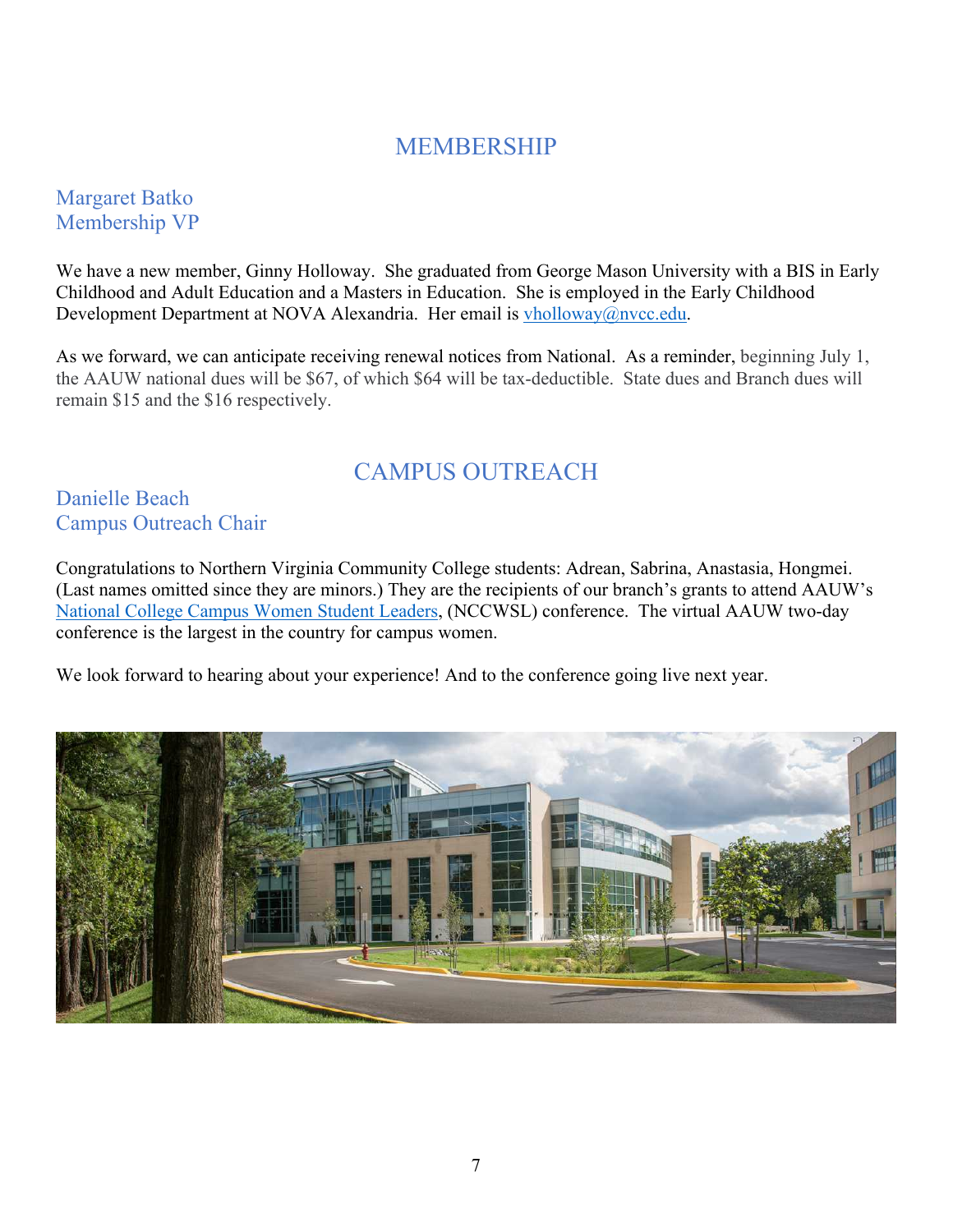

### AUTUMN LEAVES

#### Susan Cash AAUW Funds Chair

The Alexandria Branch extends its heartfelt thanks to those who have donated to the Autumn Leaves 2021 fundraising drive. As of February 2022, \$2,288.89 has been raised.

In our Autumn Leaves 2021 drive, the funds raised will be divided equally between the Alexandria Branch and AAUW National's Greatest Needs Fund. Fifty percent of each donation is tax-deductible. The portion retained by the Alexandria Branch will be used for the Branch's support of the Christ House meals program. Our drawing for prizes was held at the holiday luncheon on December 5.

We will continue to accept donations throughout the program year. To contribute to Autumn Leaves 2021, please mail a check (in the amount of your choice), payable to AAUW-Alexandria, with Autumn Leaves on the memo line, to Susan Cash, 8402 West Boulevard Drive, Alexandria, VA 22308.

### FINANCE

Anne Simpson **Treasurer** 

National dues are set to increase this year from \$62 to \$67. As you may recall, AAUW is raising the dues gradually over three years to align them with what they should have been after several years of leaving them the same. This was voted on two years ago by the membership. State and branch dues are the same, so the total will be \$95.

An alternative is to pay for a lifetime National membership. The current cost for a lifetime membership is \$1,240, and it is easy to do when you go to renew. Once you have paid this amount, you will only owe state and branch dues from now on. After June 30th, lifetime membership goes up \$100 to \$1,340.

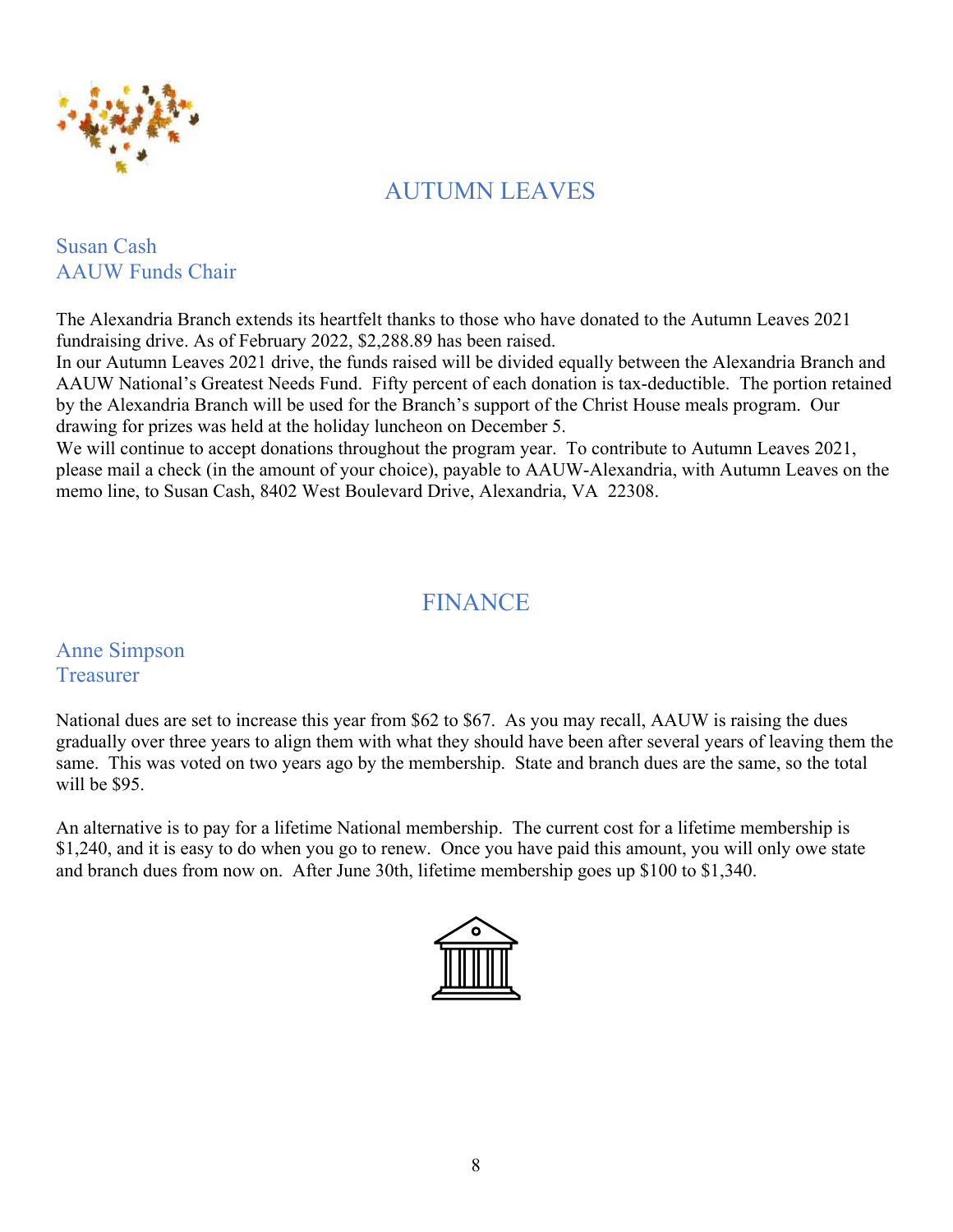### *BRANCH ACTIVITIES*



### **MYSTERY BOOK DISCUSSION GROUP**

#### Susan Werner

Welcome friends to the wonderful world of mystery stories. Our mystery for April 2022 is Twenty-one Days by Anne Perry. This mystery series is concerns Daniel Pitt the son of Thomas and Charlotte Pitt. Thomas and Charlotte are the sleuths of author Anne Perry's first mystery series. Now we see the adventures of their grown son, Daniel. Our meeting will take place on April 26<sup>th</sup> at 7 PM. We will again meet via Zoom (thank you, Lane). If you have questions about the Mystery Book Discussion Group or suggestions for a new author, please contact Susan Werner at [susan.werner1@verizon.net](mailto:susan.werner1@verizon.net). Happy reading.



**FRANCOPHILE GROUP** 

#### Susan Cash

Please follow the AAUW Alexandria newsletters for updates on future events—our annual Bastille Day dinner and a rescheduling of the meeting that had been planned for March 2022.

Please join us. For more information I can be reached at  $703/587-4790$ , scash $5558@g$  mail.com.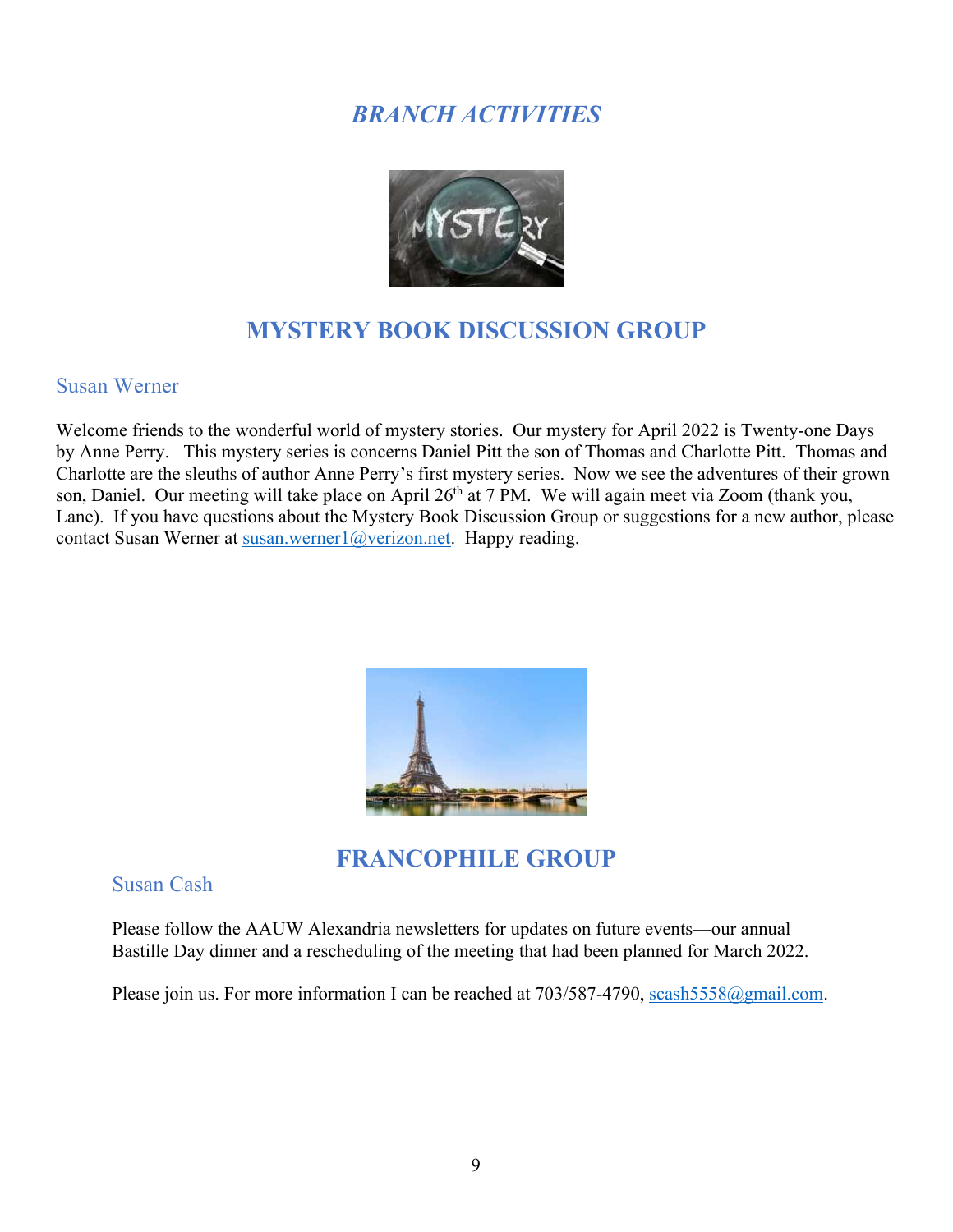

#### Lynn O'Connell

Please mark your calendars and plan to join us on Thursday, April 21, (NOTE DATE CHANGE) at 7 pm via Zoom for our Great Decisions discussion on Climate Change.

The ideological divide in the United States on the subject of climate change has impeded progress in curbing greenhouse emissions. But extreme weather events at both ends of the thermometer have focused attention on the consequences of inaction. What role will the United States play in future negotiations on climate?

Our facilitator will be Howard Soroos. Please contact Lynn O'Connell at  $lynnocomellva@gmail.com$  for more information. We'd love to have you join us.</u>

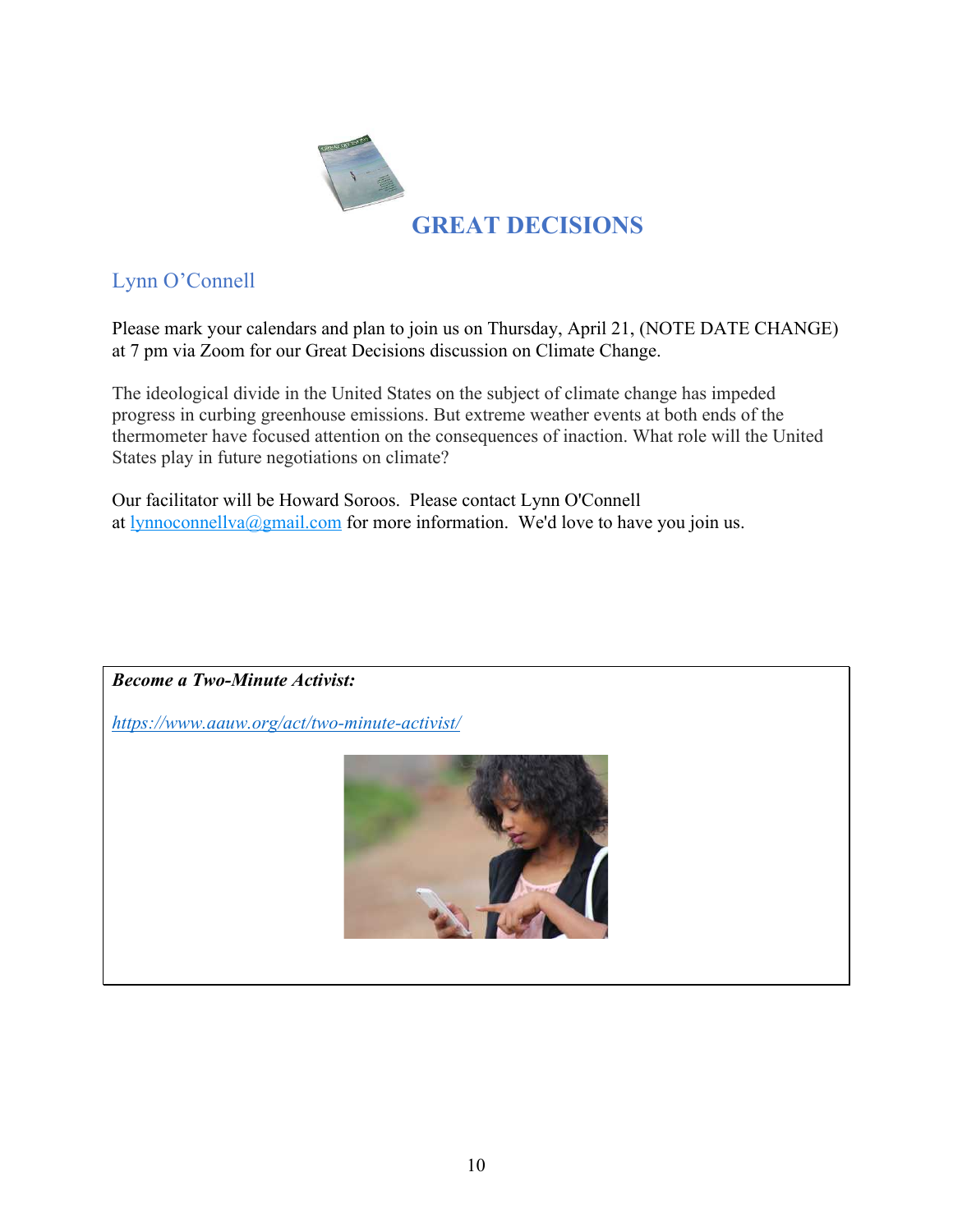

#### **WE'RE IN THE NEWS**

The branch's February general meeting of the membership was engaging and a lot of fun. It was a discussion by four contemporary authoresses of their craft. One of them was Lane Stone, a member of the branch who writes mystery novels. She planned this special meeting and contacted the speakers. Thank you, Lane, and to our panelists, for the wonderful, enchanting program you prepared. For more information about this program please read an article that Diane Schrier, Branch Co-President, wrote and submitted for publication to the Zebra newspaper. See "Four Local Authors Honored at Forum Hosted by the AAUW of Alexandria on February 13th - The Zebra.

[https://thezebra.org/2022/03/08/four-local-authors-honored-at-forum-hosted-by-the-aauw-of](https://thezebra.org/2022/03/08/four-local-authors-honored-at-forum-hosted-by-the-aauw-of-alexandria-on-february-13th/)[alexandria-on-february-13th/](https://thezebra.org/2022/03/08/four-local-authors-honored-at-forum-hosted-by-the-aauw-of-alexandria-on-february-13th/)

#### **Former AAUW Alexandria Member Continues to Leave her Mark on the Environment**

The March 2022 print version of the "[Zebra](http://www.thezebra.org/)" contains an article notifying readers that it is time to nominate Alexandrians for the 2022 Ellen J. Pickering Environmental Excellence Award. Ellen Pickering was a dynamic force in the conservation community in Alexandria. Among her many accomplishments she lobbied for the establishment of the Mt. Vernon Trail between the City of Alexandria and Mt. Vernon and for ensuring that the Alexandria City waterfront was accessible to the public. She also lobbied to preserve Founder's Park and protect it from highrise development and implemented the planting of 1,000 citizen-donated cherry trees during her tenure as chair of the Alexandria Beautification Commission.

Members of the Alexandria branch of AAUW were well acquainted with Ellen Pickering. She was a long-time member and served as President of the branch from 1981-1983.

Ms. Pickering's family was instrumental in establishing the Ellen J. Pickering Environmental Excellence Award in her memory and continues to participate on panels which select those who will be recognized with the award ([https://alexrenew.com/sites/default/files/2021](https://alexrenew.com/sites/default/files/2021-02/20210216 Board of Directors Meeting Final.pdf)-[02/20210216%20Board%20of%20Directors%20Meeting%20Final.pdf](https://alexrenew.com/sites/default/files/2021-02/20210216 Board of Directors Meeting Final.pdf) (p. 9). The award recognizes the environmental and conservation contributions of Alexandrians to the City. For more information about Ellen Pickering, her accomplishments, and the award see the City of Alexandria's web site at [https://www.alexandriava.gov/earth-day/ellen-pickering-environmental](https://www.alexandriava.gov/earth-day/ellen-pickering-environmental-excellence-award#AboutEllenPickering)[excellence-award#AboutEllenPickering](https://www.alexandriava.gov/earth-day/ellen-pickering-environmental-excellence-award#AboutEllenPickering).

Submitted by Sylvia Linke, Co-President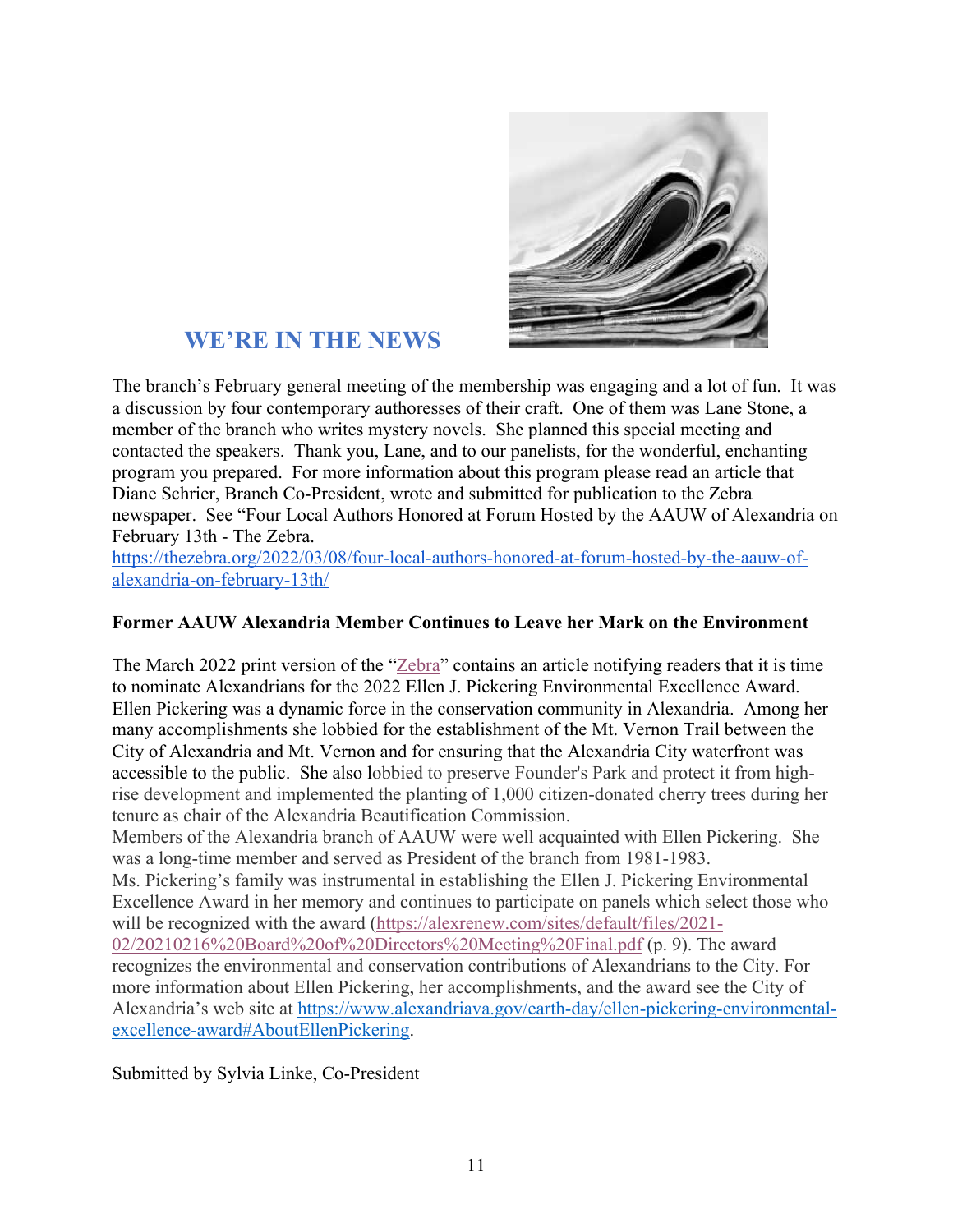### **ITEMS OF INTEREST**

### **FROM SISTER BRANCHES**

The **Springfield-Annandale Branch** will have its Spring Fling on May 17th. The speaker is Coline Jenkins who is the Great-Great-Granddaughter of Elizabeth Cady Stanton.

We are excited to invite you and your friends and family to our annual Spring Fling on Tuesday, May 17, 2022 at the Springfield Golf and Country Club from 11 AM to 2:30 PM. It is the first Spring Fling in three years that we can all visit and share together. After a wonderful silent auction and delicious lunch, we will have the pleasure to hear a presentation by Coline Jenkins, the Great-Great- Granddaughter of Elizabeth Cady Stanton. This is your opportunity to hear suffragist history and stories not told in books.

This year, we are offering the option of paying for Spring Fling by check or by credit. If a guest would like to pay by credit (see attached flyer), it will be through Eventbrite. With this service, it is easy to make the meal selection and to list table buddies. The convenience fee for paying by credit will bring the price from \$45 to \$49.43. Paying by check involves mailing a check along with the order form where meal choice and table buddies can be selected. Either way, we are exited about getting together in May. It is important to note that we will be following the current CDC guidelines.

Please invite your friends and purchase tickets as soon as possible so that our committee can continue to plan this wonderful event.

The Spring Fling Committee

The event will be held at the Springfield Golf and Country Club.

The sign-up form and flyer are attached.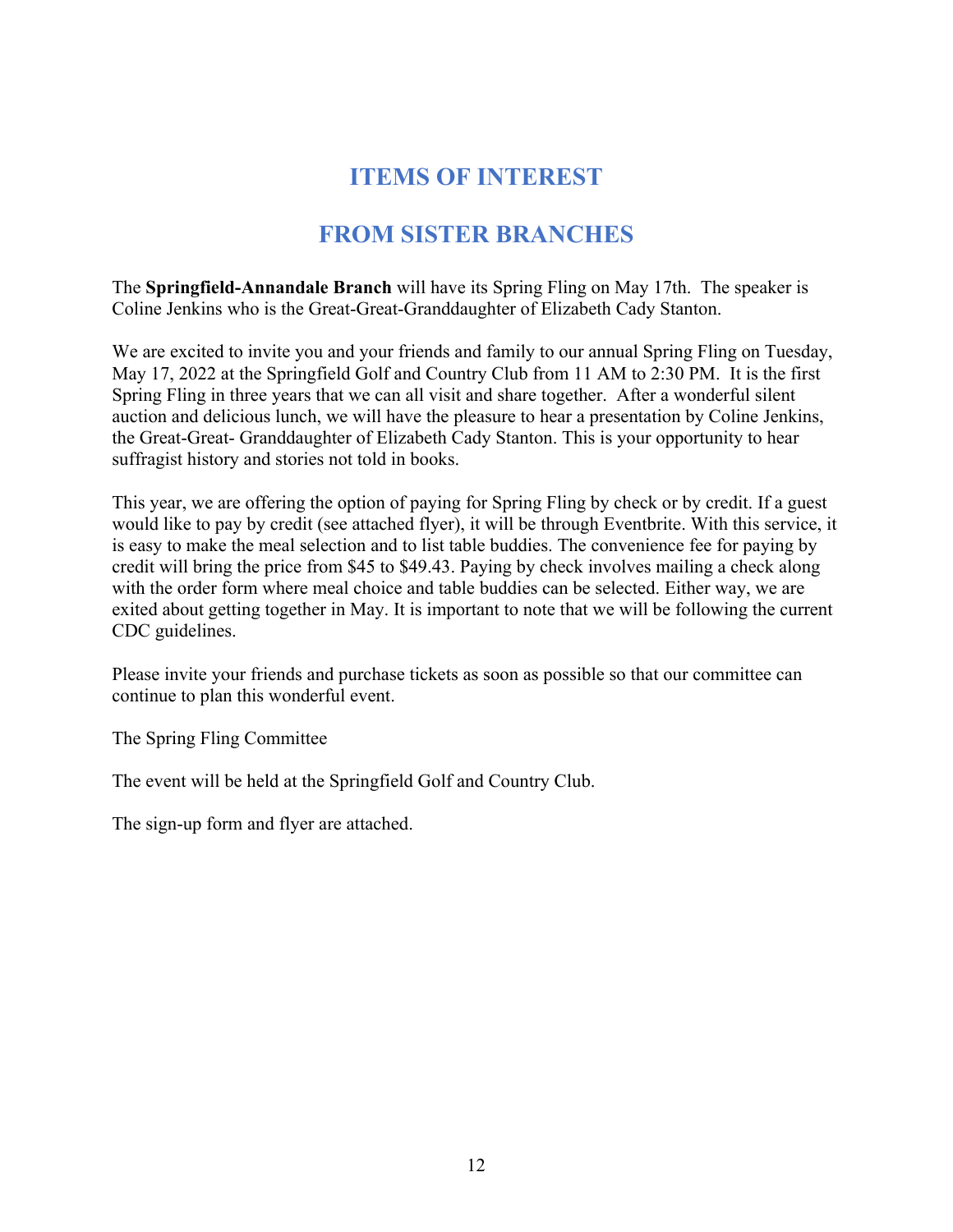#### **FROM AAUW – VA**





#### **To take action click [here.](https://www.fundourschoolsva.org/take-action/)**

**We are nearing the end of Virginia's 2022 legislative session.** The House of Delegates and Senate have each released their proposals for a new two-year state budget to start this July, and the differences in K-12 funding are stark. Each chamber has now elected representatives called "conferees" who will come together to negotiate a final "conference budget," or a compromise between the two proposals.

**With hundreds of millions of K-12 funding at stake, now is the time to reach out to conferees to let them know where you stand.** Contact conferees to let them know you support the Fund Our Schools coalition's budget priorities:

#### **These are our top three priorities for the budget:**

· **Keep \$269 million in At-Risk Add-On funding for high-poverty schools**, as proposed by the former governor's introduced budget and the Senate.

· **Maintain the Senate's proposed 5% teacher and staff salary increase over the next two years**. While this is a step, we need bolder investments to address the fact that Virginia offers the least competitive teacher pay in the country, contributing to a worsening teacher and school staff shortage.

· **Adopt House and Senate support staff ideas:** Tell lawmakers to provide funding to partially lift the cap on state funding for school support staff, as proposed by the Senate, and fund both the Senate and House versions of Senate Bill 490 to provide critical mental health staff and principal positions to our schools.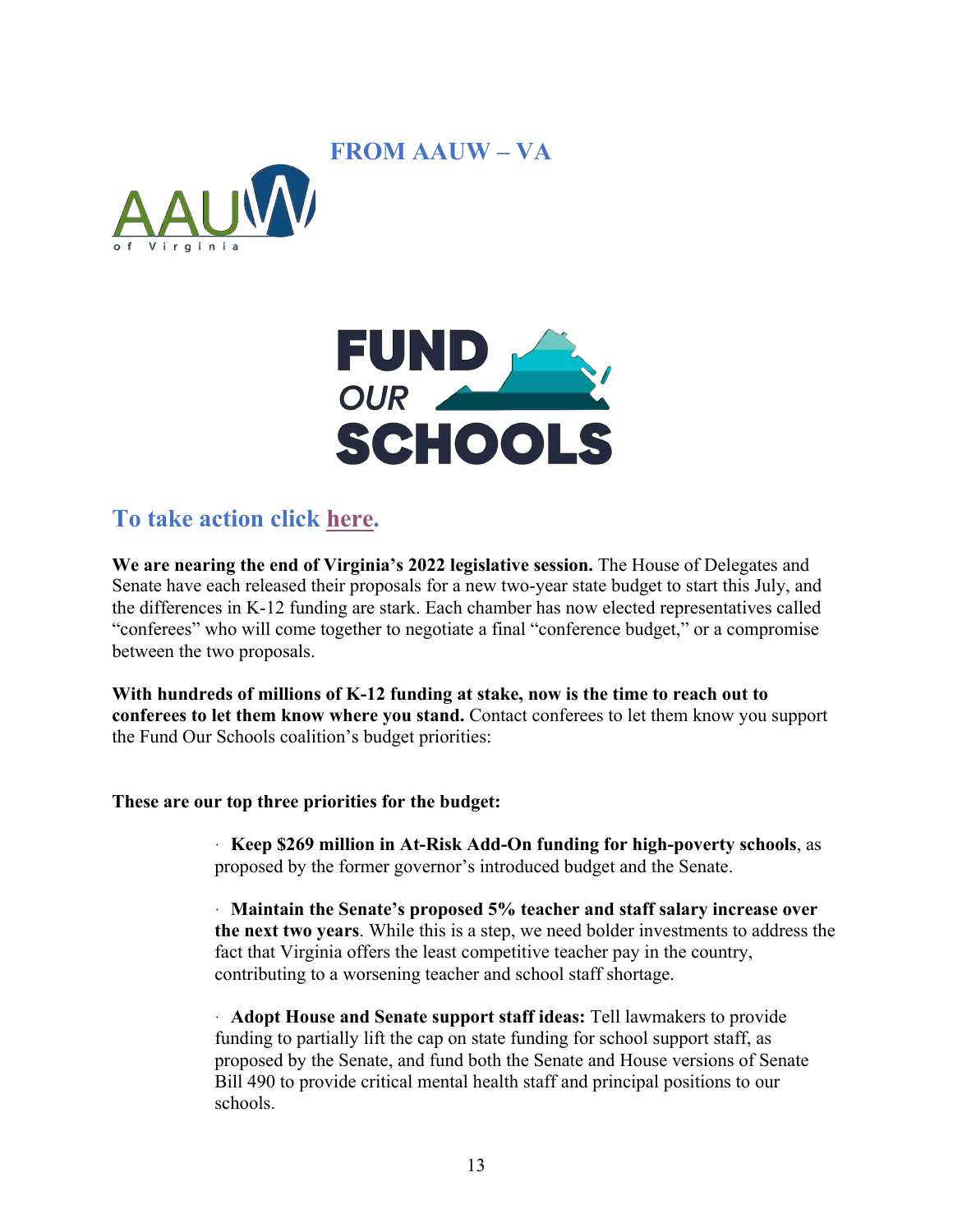**Your voice is making a difference:** Just last week, thanks to education advocates lifting their voices, SB 490 (noted above) passed the House Appropriations Committee (and has since passed the full House!) and HB1024 to direct money away from public K-12 schools failed in the Senate Education and Health Committee. **As we look ahead to the end of the 2022 session, let's get these critical funding priorities across the finish line.** We are deeply grateful for your support.

In solidarity,

**Fund Our Schools** 

#### **FROM AAUW NATIONAL**

#### **Webinar**

#### **Social Justice: Creating Change**

**Thursday, May 26, 2022, at 7 p.m. ET**

Social justice is at the core of what AAUW does every day. Whether at the national, state or local level, AAUW staff, volunteers and members work hard to build a more equitable world. What does it mean to support social justice, and how is that different (or the same) as racial justice and economic justice? Please save the date for a discussion of these critical issues.

*Webinars are recorded and posted to the [AAUW website](https://www.aauw.org/resources/programs/webinars/) shortly after each program.*